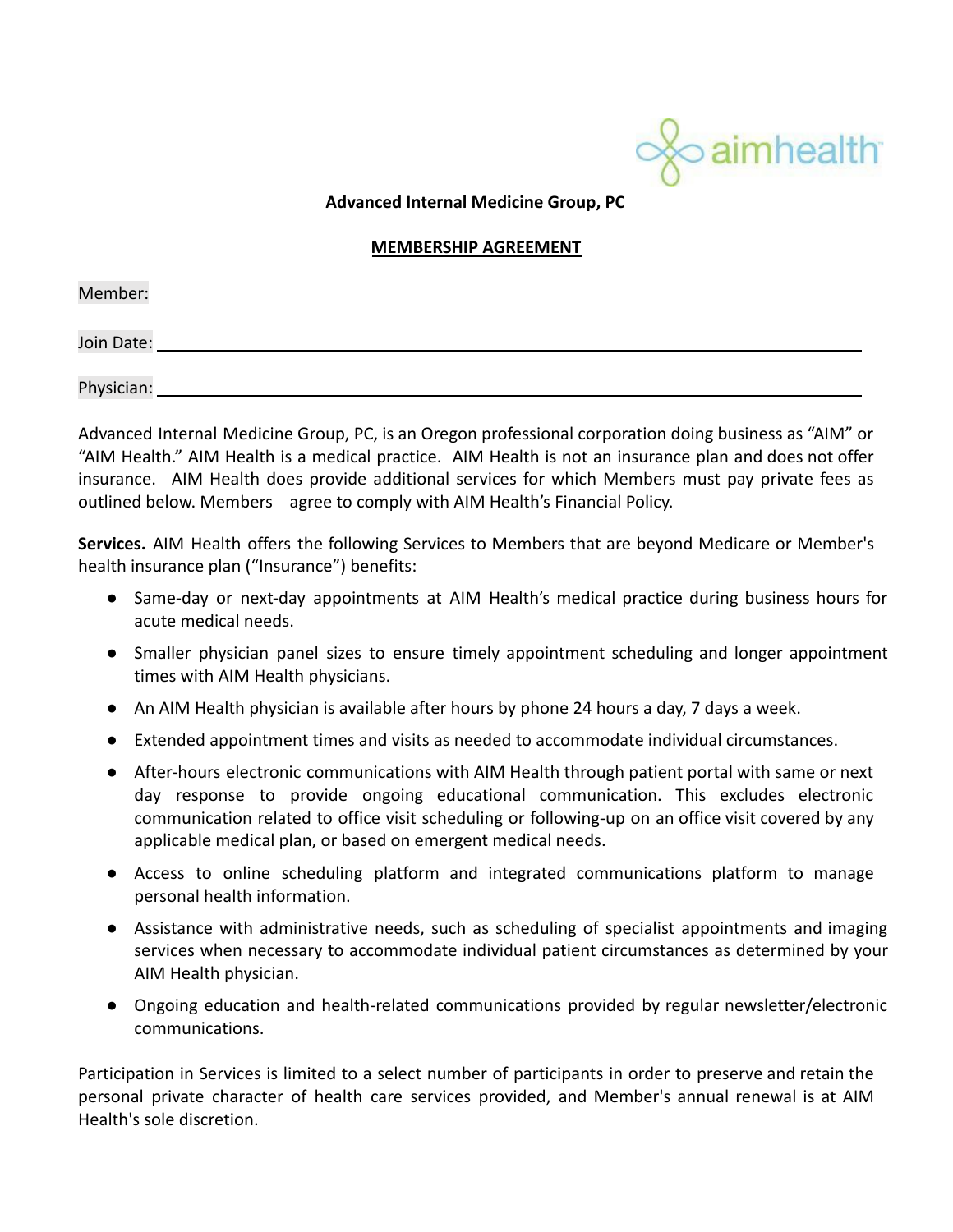**Services Fee.** The fee for Services ("Services Fee") is based on Member age. Members can pay monthly, quarterly, or annually. AIM Health offers a 5% discount if Member pays annually. Except for those Members with extenuating circumstances as determined by AIM Health, AIM Health requires that the Services Fee be paid via automatic payment; Members will sign the attached Member Dues Recurring Payment Authorization Form to pay by electronic funds transfer using a checking or savings account, or by credit card. Member must never submit to Medicare or any Insurance a request for reimbursement for the Services Fee.

| Ages 0-17  | \$50 per month  | \$150 per quarter | \$570 per year    |
|------------|-----------------|-------------------|-------------------|
| Ages 18-39 | \$60 per month  | \$180 per quarter | \$684 per year    |
| Ages 40-59 | \$90 per month  | \$270 per quarter | $$1,026$ per year |
| Ages $60+$ | \$120 per month | \$360 per quarter | $$1,368$ per year |

Yearly amount above reflects 5% discount

**Insurance or Other Medical Coverage.** This Agreement is not a substitute for health insurance or other health plan coverage (such as membership in an HMO). Member acknowledges that AIM Health has advised to obtain or keep in full force Member's health insurance policy(ies) or plans in order to cover Member and family members for healthcare costs. Member acknowledge that this Agreement is not a contract that provides health insurance, and this Agreement is not intended to replace any existing or future health insurance or health plan coverage that Member may carry.

In no event shall Services be deemed to include "access" to AIM Health, "care coordination" with other physicians covered or bundled with covered services, or emergency medical services.

**Termination.** This Agreement will commence on the Effective Date and will extend for one year thereafter, except that both Member and AIM Health shall have the absolute and unconditional right to terminate the Agreement, without the showing of any cause for termination, upon giving 30 days prior written notice to the other party. This Agreement shall also terminate upon the death of the Patient. If the Agreement is terminated by written notice, AIM Health shall refund to Member, immediately upon the date of termination, the fee for the unexpired portion of the year in which the Agreement terminates, prorated based on the number of days during such year prior to the date of termination. Unless previously terminated as set forth above, at the expiration of the initial one-year term (and each succeeding one- year term), the Agreement will automatically renew for successive one-year terms upon the payment of the annual fee (or semi-annual fee, as the case may be) for the ensuing year. AIM Health may terminate this Agreement at any time should Member fail to timely pay the Services Fee or statements for health care services provided, or violate AIM Health policies or instructions communicated to Member.

**Severability; Payment.** If for any reason any provision of this Agreement shall be deemed, by a court of competent jurisdiction, to be legally invalid or unenforceable in any jurisdiction to which it applies, the validity of the remainder of the Agreement shall not be affected, and that provision shall be deemed modified to the minimum extent necessary to make that provision consistent with applicable law and in